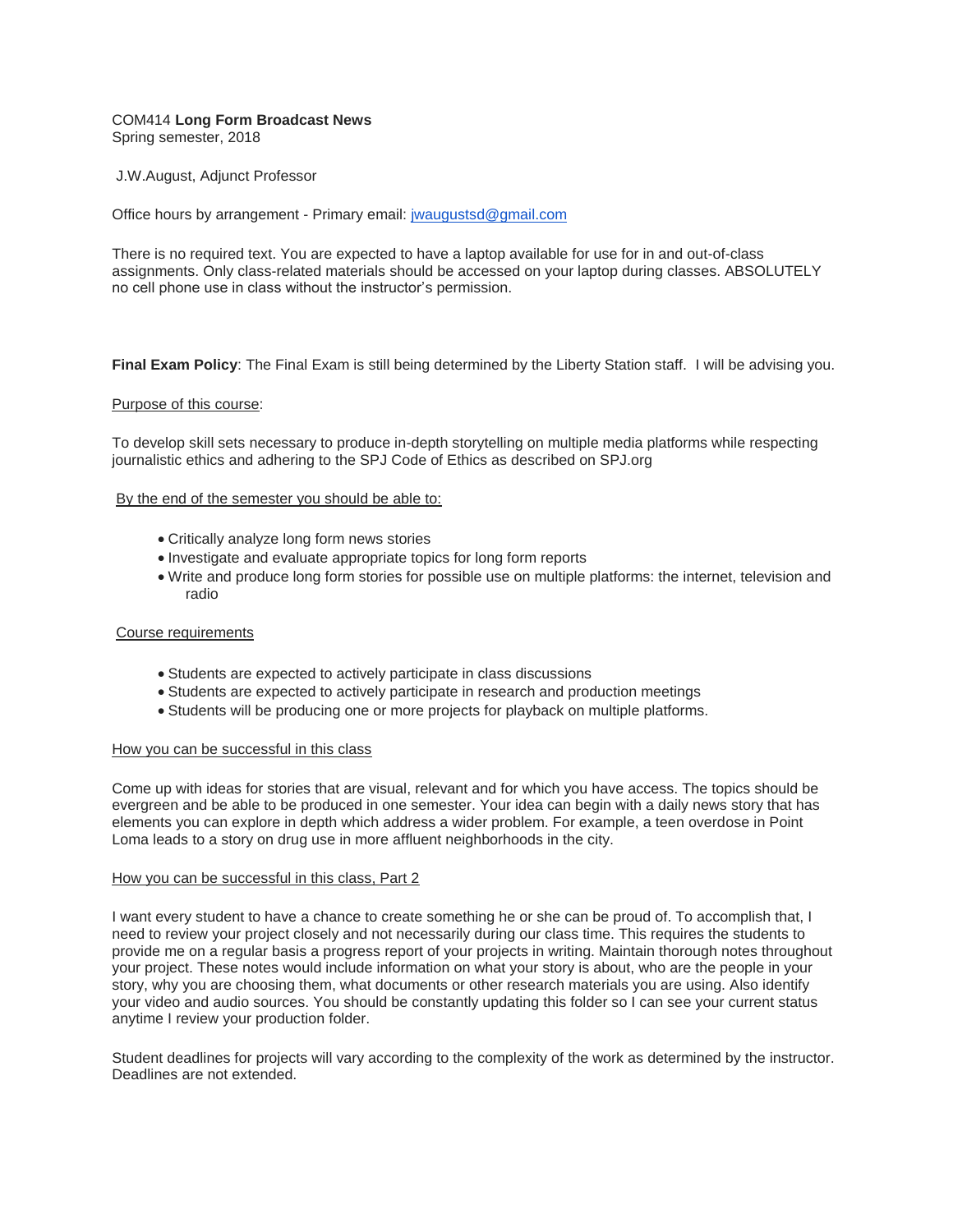The finished scripts will be written in industry-accepted standards for news script format and style.

You are expected to coordinate with the professor on arrangements for equipment needed to complete your assignment.

Professional producers and reporters plan ahead, you should not wait until the last minute to set up your shooting schedules, editing schedules or to reserve your equipment.

All video assignments will be submitted on a flash drive.

# Grading

You will be graded on your class involvement, on reading/viewing assignments, and class lectures periodically throughout the semester. This will be 20% of your final grade

You progress reports will be evaluated for how thorough and complete they are. This is 20% of your final grade

Your projects will be graded on multiple elements: the project concept; degree of difficulty; how organized you are as you develop your project or projects; meeting all deadlines for scripts and your final finished story. Each student is expected to complete at least one project in the semester. Extraordinary efforts will receive extra credit.

This is 40 % of your final grade.

Final exam: It will cover key concepts discussed throughout the semester.

This is 20% of your final grade.

# Attendance

The instructor has a low tolerance for individuals who can't show up on time. It's discourteous and unprofessional. If you miss class more than 10 percent of the time, the instructor has the option of filing a written report, which may result in de-enrollment. If the absences exceed 20 percent, the student may be deenrolled without notice. If the date of de-enrollment is past the last date to withdraw from a class, the student will be assigned a grade of W or WF, consistent with university policy in the grading section of the catalog.

This is explained in the Academic Policies section of the academic catalog.

# Ethics and academic honesty

It's the foundation of journalism and a requirement of this University that students always act in an ethical manner. Students should demonstrate academic honesty by doing original work and by giving appropriate credit to the ideas of others. As explained in the university catalog, academic dishonesty is the act of presenting information, ideas and/or concepts as one's own when in realty they are the results of someone else's work. If you are suspected of such behaviors you could receive a failing grade. You can appeal any discipline.

# Academic accommodations

While all students are expected to meet the minimum academic standards for completion of this course as established by the instructor, students with disabilities may request academic accommodations. At Point Loma Nazarene University, students must request that academic accommodations by filing documentation with the [Disability Resource Center \(DRC\),](http://www.pointloma.edu/experience/offices/administrative-offices/academic-advising-office/disability-resource-center) located in the Bond Academic Center. Once the student files documentation, the Disability Resource Center will contact the student's instructors and provide written